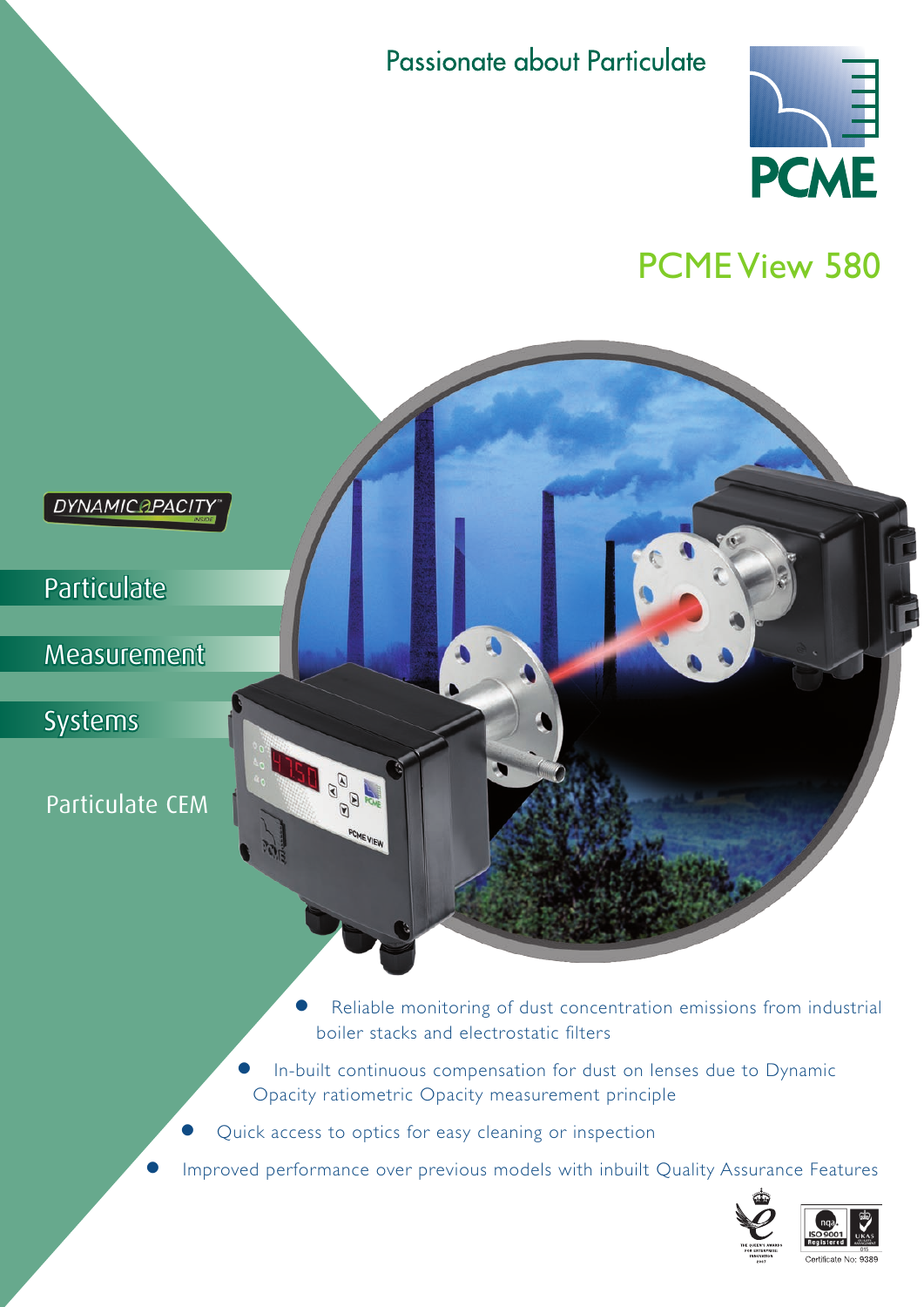## **System Description and Product Range**

The PCME View 580 is suitable for monitoring particle emissions from combustion boilers and stacks controlled by electrostatic precipitators, with high levels of reliability and robustness. The instrument comprises transmitter and receiver modules mounted on opposite side of the stack using a unique Ratiometric Dynamic Opacity algorithm to overcome contamination which is catastrophic to the performance of traditional opacity systems. Mains power and a choice of user outputs are wired directly to the receiver avoiding the need for separate remote control units.



### **Principles of Operation**



The PCME View 580 continuous particulate monitor uses the *Dynamic Opacity*TM Ratiometric opacity technology principle. This technique monitors the variation in the amount of received light from the light beam transmitted across the stack. The variation derives from the temporal distribution of particulate which attenuates the light beam. The PCME View 580 calculates the dynamic response (ratio of light variation to light intensity or obscuration). This method has the added benefit that the measurement is unaffected by lens contamination. The instrument response, which is proportional to dust concentration and can also be calibrated to read in mg/m<sup>3</sup> by reference to an Iso-kinetic sample (mass gravimetric technique).

### **Simple Instrument Maintenance and Installation**

The PCME View 580 includes automatic electronic zero and span checks to give increased quality assurance that the instrument is measuring correctly. In addition, the Ratiometric Dynamic Opacity algorithm is highly resistant to dust contamination and the instruments automatic light check provides an alarm should light levels fall to below 10% transmission, indicating the need to clean the optical surfaces.

The instrument has inherent low cost of ownership due to its measurement algorithm, however, should maintenance be necessary, easy access for cleaning is provided to all windows and mechanical parts which might come into contact with the flue gas through a simple disconnect of the optics. Blower systems are not required to keep optics clean, however, instrument air is recommended.

| Lens condition    | Light intensity | Variation | Scintillation                  |  |
|-------------------|-----------------|-----------|--------------------------------|--|
| 100% transmission |                 |           | $\times/$                      |  |
| 90% transmission  | 0.91            | 0.9x      | $0.9 \times 0.91 = \times 1$   |  |
| 50% transmission  | 0 51            | 0.5x      | $0.5 \times 10.51 = \times 11$ |  |

The transmitter and receiver do not require elaborate alignment. Simply mount on opposite sides of the stack in a way to give direct line of site between the two sensor heads.

The instrument is designed for use as a stand alone dust monitor or simple integration into a CEMs system. There is no need for a separate control unit with all user interface and external connections (mains power, relays, 4-20mA) provided directly in the sensor. The instrument may be set up by the display/keypad in the sensor or by remote PC software (optional)





Emissions from electrostatic precipitator (during rapping cycle)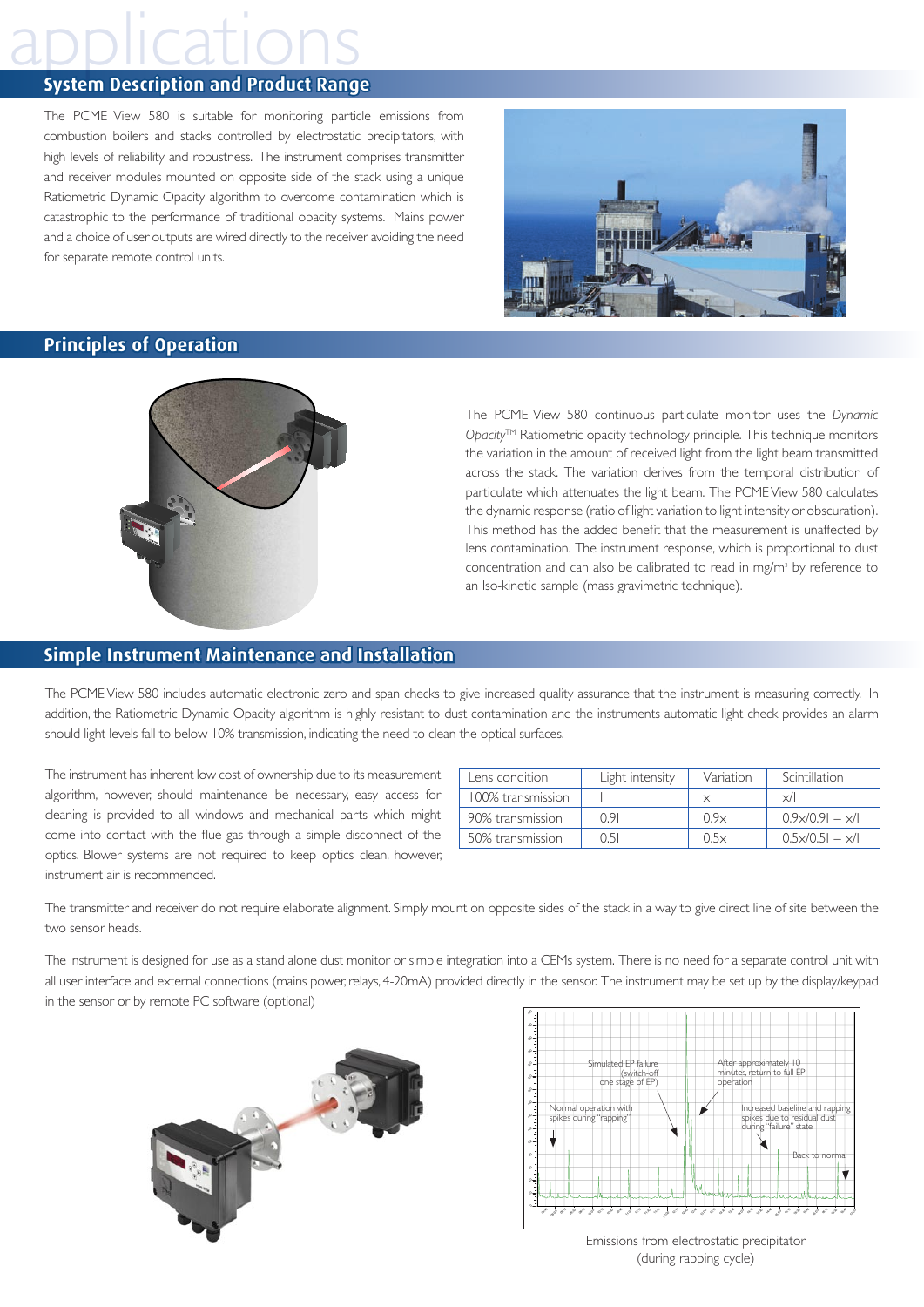# specifications **User selectable added value options**

| <b>Monitoring range and application limits</b> |                                                        |  |  |  |
|------------------------------------------------|--------------------------------------------------------|--|--|--|
| Stack size (flange to flange)                  | I to I0m                                               |  |  |  |
| Standard<br>Stack gas temperature<br>Option    | Up to $250^{\circ}$ C<br>Up to $400^{\circ}$ C         |  |  |  |
| Humidity                                       | Up to 90% non condensing                               |  |  |  |
| Velocity                                       | Normal plant load (3m/s minimum)                       |  |  |  |
| Dust measurement range                         | <10 to 10,000mg/m <sup>3</sup> (application dependent) |  |  |  |
| Response time                                  | < 10 sec, 95% change (user defined)                    |  |  |  |
| Ambient light rejection                        | Modulated LED (non-visible spectrum)                   |  |  |  |



The instrument is provided with internal electronic self-checks as standard. For added benefits, these may optionally be upgraded from manual to automatic control.

| <b>Specifications</b>                                                 | Receiver/User Interface                                                                                                                                                                    | <b>Transmitter</b>                           |  |  |
|-----------------------------------------------------------------------|--------------------------------------------------------------------------------------------------------------------------------------------------------------------------------------------|----------------------------------------------|--|--|
| Ambient temperature (for stack temperature see above)                 | $-25^{\circ}$ C to $55^{\circ}$ C                                                                                                                                                          | $-25^{\circ}$ C to $55^{\circ}$ C            |  |  |
| Stack connection                                                      | DN40 PN6                                                                                                                                                                                   | DN40 PN6                                     |  |  |
| External dimensions (mm)                                              | $200W \times 190H \times 200D$ (from flange)                                                                                                                                               | $200W \times 190H \times 200D$ (from flange) |  |  |
| Weight (kg)                                                           | 3.9                                                                                                                                                                                        | 3.5                                          |  |  |
| Enclosure rating                                                      | IP-65 (with hinged lid closed)                                                                                                                                                             | IP-65 (with hinged lid closed)               |  |  |
| Power requirements                                                    | 110/230VAC 50/60Hz (32mA) or 24VDC (300mA)                                                                                                                                                 | Supplied by receiver                         |  |  |
| Outputs                                                               | Isolated 4-20mA (500 ohm)<br>Alarm I: Fault SPST IA@24VDC<br>Alarm 2: Emission alarm SPST IA@24VDC<br>(fail safe connected)<br>RS-232 (Modbus) output - option<br>RS-485 (Modbus) - option | N/A                                          |  |  |
| External LED x3                                                       | Indicates power, fault and emission alarm                                                                                                                                                  |                                              |  |  |
| User set up                                                           | 4 digit display and Set-up keys accessible on opening<br>hinged lid (option for external keys)                                                                                             | N/A                                          |  |  |
| Cable entries                                                         | $3 \times M20$ gland/conduit entries                                                                                                                                                       | 1 x M20 gland/conduit entries                |  |  |
| Connecting cable between receiver and transmitter                     | Supplied with 10m of cable (8 core, 7 x .22mm<br>screened, PVC insulated, over all diameter 6.3mm)                                                                                         |                                              |  |  |
| Air purge connection                                                  | $1/4$ " BSP                                                                                                                                                                                | $1/4$ " BSP                                  |  |  |
| Anti fouling connection<br>(for high humidity/high dust applications) | Optional extra                                                                                                                                                                             | Optional extra                               |  |  |

# **Optional PC Software**

PC connects to the receiver via optional RS232 or RS485 input connector (RS485 optional)



| PC software   | <b>Purpose</b>                     |  |  |  |
|---------------|------------------------------------|--|--|--|
| Configuration | For instrument configuration by PC |  |  |  |
| PC view       | For viewing emissions on PC        |  |  |  |